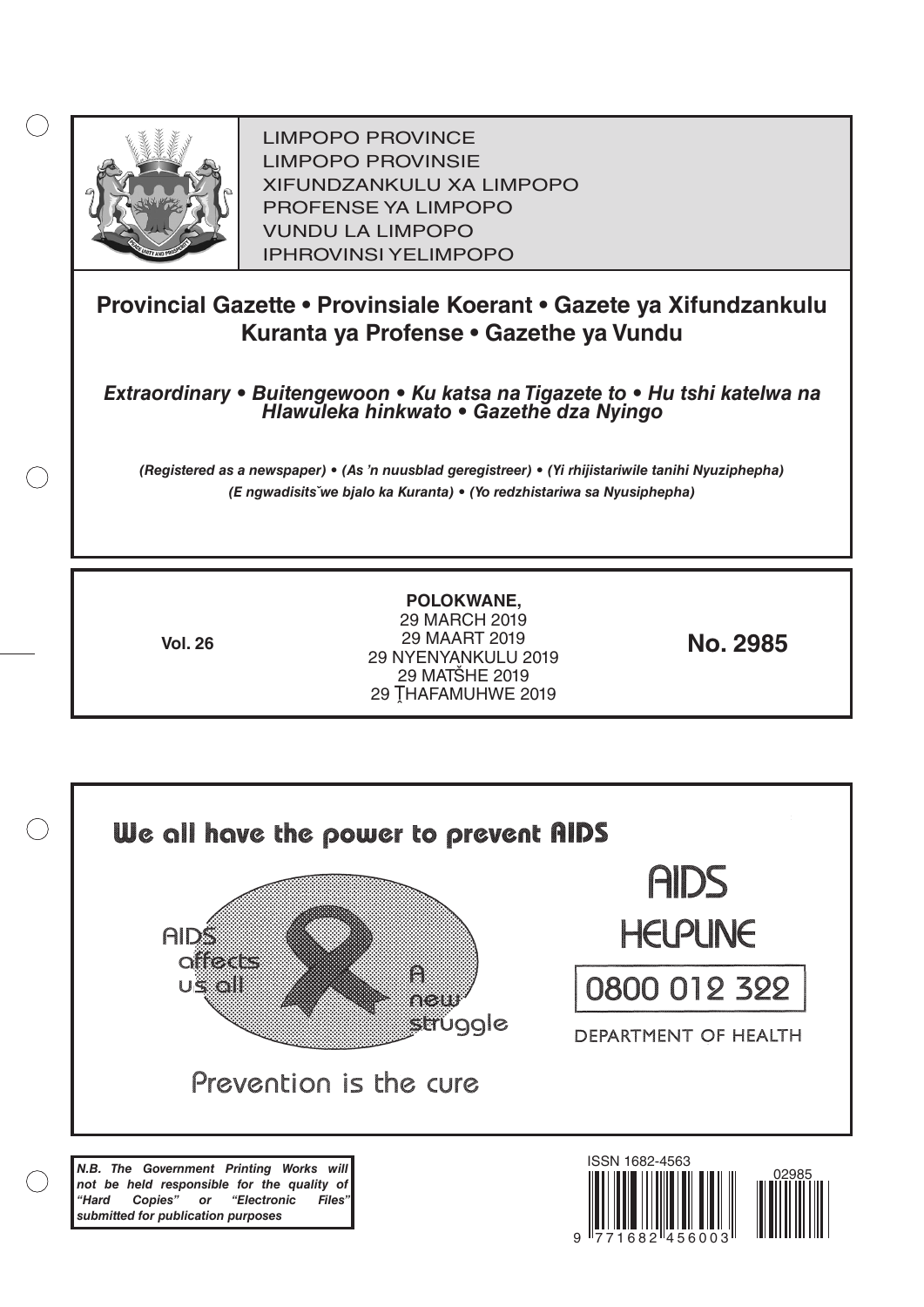# **IMPORTANT NOTICE:**

**The GovernmenT PrinTinG Works Will noT be held resPonsible for any errors ThaT miGhT occur due To The submission of incomPleTe / incorrecT / illeGible coPy.**

**no fuTure queries Will be handled in connecTion WiTh The above.**

## **CONTENTS**

|          |                                                                                     | Gazette<br>No. | Page<br>No. |
|----------|-------------------------------------------------------------------------------------|----------------|-------------|
|          | <b>GENERAL NOTICES • ALGEMENE KENNISGEWINGS</b>                                     |                |             |
| 45<br>45 | Limpopo Tradisionele Leierskap en Institusis Wet (6/2005): Korrektiewe Kennisgewing | 2985<br>2985   |             |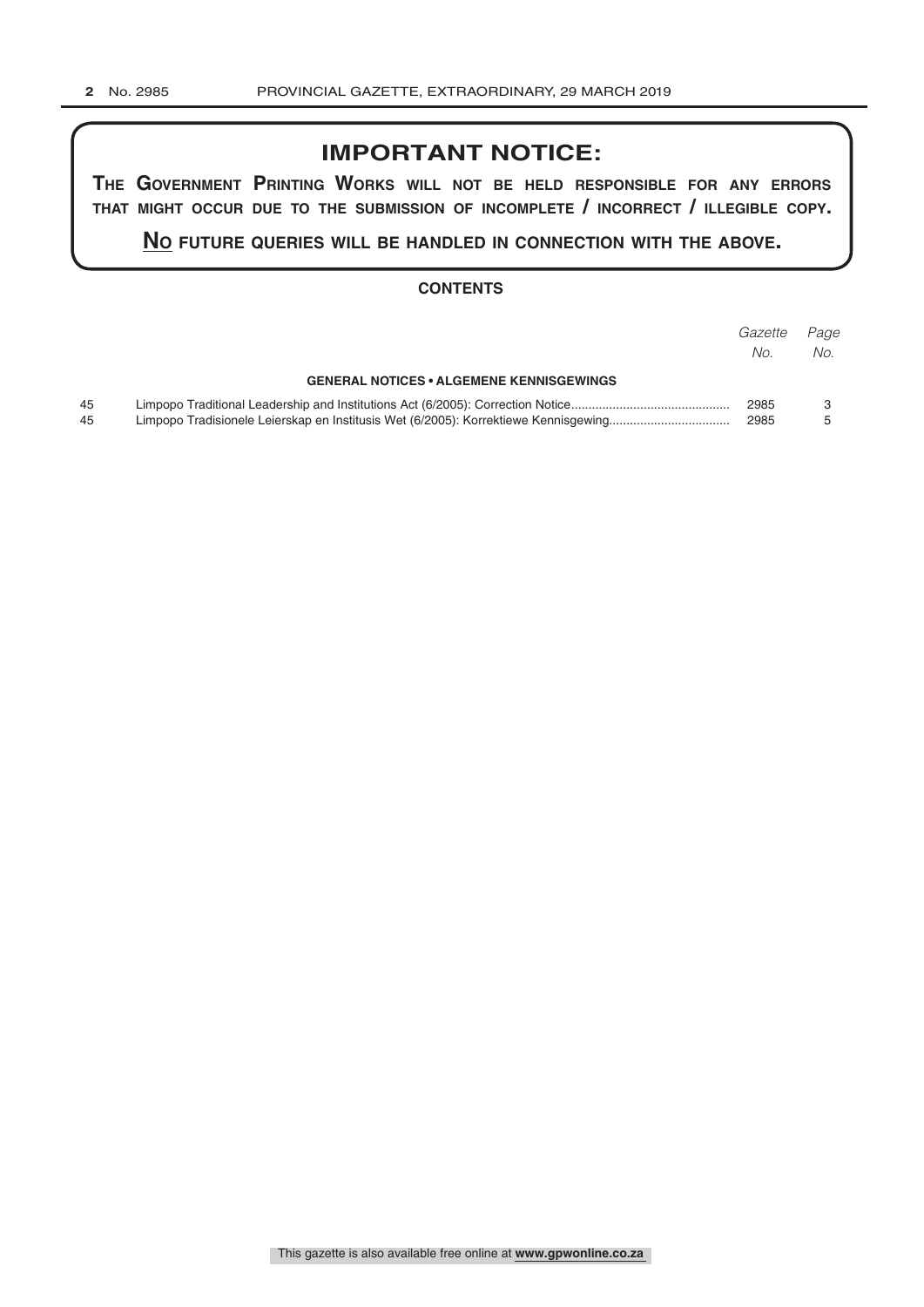# General Notices • Algemene Kennisgewings

# **NOTICE 45 OF 2019**

# **CORRECTION NOTICE**

# **LIMPOPO PROVINCIAL ADMINISTRATION**

# OFFICE OF THE PREMIER

LIMPOPO TRADITIONAL LEADERSHIP AND INSTITUTIONS ACT, 2005 (ACT NO. 6 OF 2005)

I, Chupu Stanley Mathabatha hereby give notice that Premier's Notice No. 2 of 2018 published in Limpopo Provincial Gazette No. 2957 on the 9 November 2018 is hereby replaced by the following notice:

I. Chupu Stanley Mathabatha hereby-

 $(i)$ recognise the persons below as Senior Traditional Leaders in terms of section 12(1)(b)(i) of the Limpopo Traditional Leadership and Institutions Act, 2005 (Act No. 6 of 2005):

| N<br>O           | <b>NAME</b>                   | <b>IDENTITY</b><br><b>NUMBER</b> | <b>TRADITIONAL</b><br><b>COUNCIL</b> | <b>EFFECTIVE DATE</b> |
|------------------|-------------------------------|----------------------------------|--------------------------------------|-----------------------|
| 1.               | Shongoane Ranare Joseph       | 7201295421082                    | Shongoane                            | 21/09/2018            |
| 2.               | Thobejane Mogaramedi Kamogelo | 8908146198086                    | Mafefe                               | 20/09/2018            |
| 3.               | Seloane Makgope Mofenyi       | 8909086252081                    | Batau-Ba-<br>Seloana                 | 21/09/2018            |
| $\overline{4}$ . | Mamabolo N'koshilo Second     | 8210045915086                    | Mamabolo<br>(Mankweng)<br>Region)    | 24/06/2018            |
| 5.               | Makgato Kgolongwana Bernard   | 6802285304088                    | Makgato                              | 11/06/2018            |
| 6.               | Manthata Kgotlwana            | 9112235483082                    | Manthata                             | 11/06/2018            |

| 3.               | Seloane Makgope Mofenyi                                                                                                                                                        |                                  | 8909086252081                | Batau-Ba-<br>21/09/2018<br>Seloana   |            |                                 |
|------------------|--------------------------------------------------------------------------------------------------------------------------------------------------------------------------------|----------------------------------|------------------------------|--------------------------------------|------------|---------------------------------|
| 4.               | Mamabolo N'koshilo Second                                                                                                                                                      |                                  | 8210045915086                | Mamabolo<br>(Mankweng<br>Region)     | 24/06/2018 |                                 |
| 5.               | Makgato Kgolongwana Bernard                                                                                                                                                    |                                  | 6802285304088                | Makgato                              | 11/06/2018 |                                 |
| 6.               | Manthata Kgotlwana                                                                                                                                                             |                                  | 9112235483082                | Manthata                             | 11/06/2018 |                                 |
| (ii)             | recognise the persons below as headmen or headwomen in terms of section $12(1)(b)(i)$ of<br>the Limpopo Traditional Leadership and Institutions Act, 2005 (Act No. 6 of 2005): |                                  |                              |                                      |            |                                 |
| N<br>$\circ$     | <b>NAME</b>                                                                                                                                                                    | <b>IDENTITY</b><br><b>NUMBER</b> | <b>VILLAGE</b>               | <b>TRADITIONAL</b><br><b>COUNCIL</b> |            | <b>EFFECTIVE</b><br><b>DATE</b> |
| $\overline{1}$ . | Bopape Sekwati<br>Priscilla                                                                                                                                                    | 5801021025081                    | Kgokong                      | <b>Byatladi</b>                      |            | 20/09/2018                      |
| 2.               | Phahlamohlaka Maoto<br>William                                                                                                                                                 | 4909245542087                    | Lobethal                     | Phaahla                              |            | 26/09/2018                      |
| 3.               | Mphahlele<br>Mogalajane Tiny Ephr                                                                                                                                              | 5511105329081                    | Dithabaneng A                | Mphahlele                            |            | 26/09/2018                      |
| 4.               | Mankwana Makgapi<br>Jan                                                                                                                                                        | 4210155314082                    | Mogorwane                    | Pedi-Mamone                          |            | 26/09/2018                      |
| 5.               | Mojela Phuti<br>Lawrence                                                                                                                                                       | 6704055433081                    | Segole No. 1<br>(Zeekoiegat) | <b>Bakone</b>                        |            | 26/09/2018                      |
| 6.               |                                                                                                                                                                                |                                  |                              |                                      |            |                                 |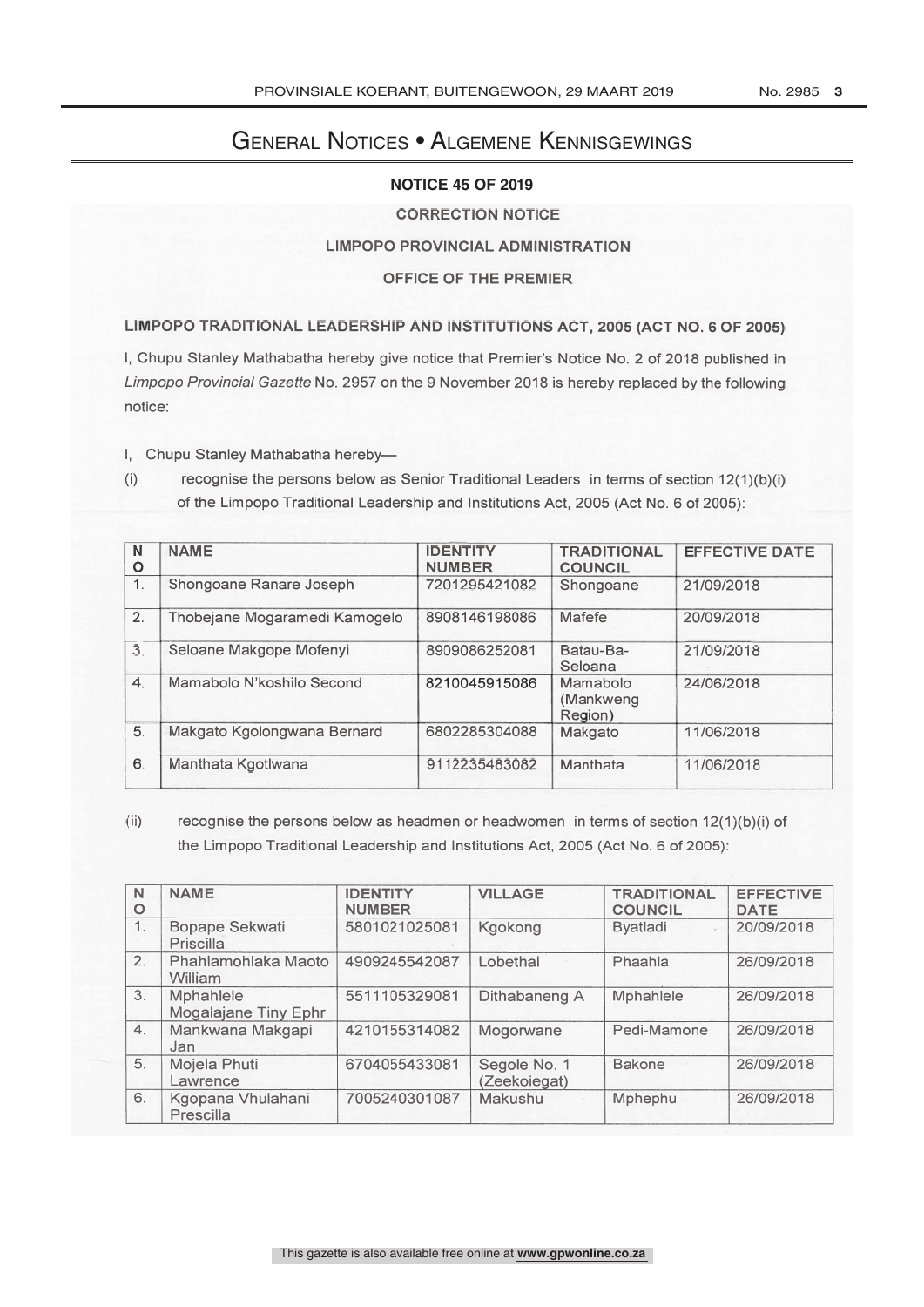| 7. | Makhuvha Thiambiwi<br>Eric              | 6707075180087 | Hamakhuva                | Tshivhase                    | 26/09/2018 |
|----|-----------------------------------------|---------------|--------------------------|------------------------------|------------|
| 8. | Lekalakala<br><b>Matsobane Stanford</b> | 6601075271089 | Lekalakala A             | Lekalakala                   | 26/09/2018 |
| 9. | <b>Makwala Mohale Elvis</b>             | 6002105391080 | Mabosana                 | Modjadji                     | 26/09/2018 |
| 10 | Dumazi Judas<br>Mikhacani               | 5210315437087 | Dumazi                   | Shiviti                      | 26/09/2018 |
| 11 | Selala Mohlabane<br>Simon               | 4702225231080 | Tweefontein              | Pedi-Mamone                  | 26/09/2018 |
| 12 | Monye Mpshe<br>Lazarus                  | 6812115531081 | Kanaan                   | Marota-<br>Mohlaletse        | 26/09/2018 |
| 13 | Moretsele Mohube<br>Enos                | 6904035987087 | Ga-Moretsele             | Marota-<br>Mohlaletse        | 26/09/2018 |
| 14 | Thokoane Jan Mabilo                     | 3007215201080 | Roodepoort               | Pedi-Mamone                  | 26/09/2018 |
| 15 | Moraba Motentasoane<br>Ephraim          | 5206075232080 | Ga-Moraba<br>(Morgenzon) | Marota-<br><b>Mohlaletse</b> | 26/09/2018 |
| 16 | Moloto Sekape<br><b>Meyers</b>          | 4801135576087 | Sehunyane                | Marota-<br>Mohlaletse        | 26/09/2018 |
| 17 | Selala Phafana John                     | 6002025452087 | <b>Riverside</b>         | Pedi-Mamone                  | 26/09/2018 |
| 18 | Chabalala Master                        | 8711165732086 | <b>Muswane</b>           | Mulamula                     | 26/09/2018 |
| 19 | Mabila Zwovhonala                       | 9307215580085 | Matatani                 | Tshikunda-<br>malema         | 26/09/2018 |

DATED AT POLOKWANE THIS 19 / 02 / 2019.

tatti iЛ

**CHUPU STANLEY MATHABATHA**<br>PREMIER: LIMPOPO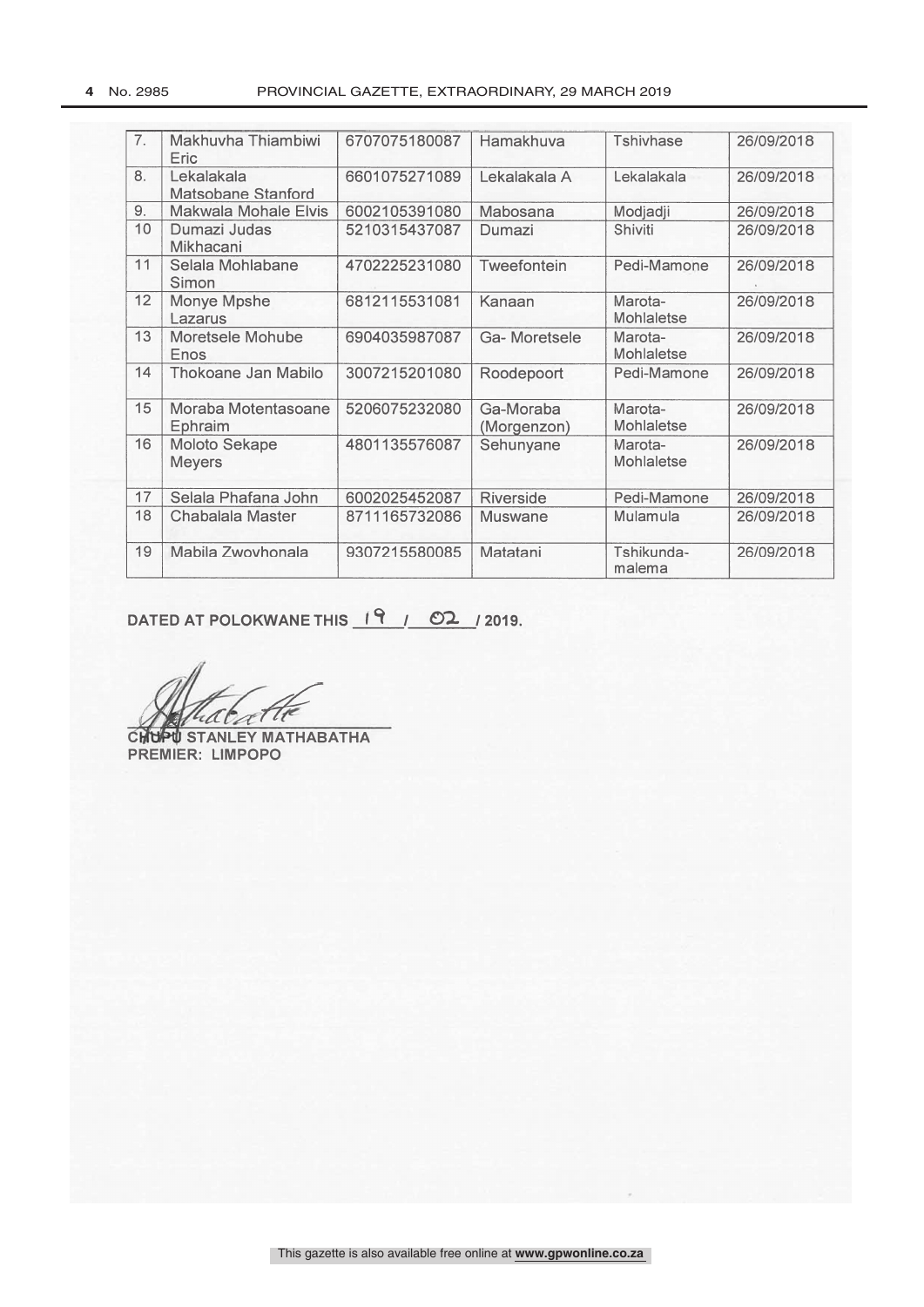# **KENNISGEWING 45 VAN 2019**

# **KORREKTIEWE KENNISGEWING**

#### **LIMPOPO PROVINSIALE ADMINISTRASIE**

#### **KANTOOR VAN DIE PREMIER**

#### **LIMPOPO TRADISIONELE LEIERSKAP EN INSTITUSIES WET, 2005 (WET NOM. 6 VAN 2005)**

Ek, Chupu Stanley Mathabatha gee hiermee kennis dat Premierskennis Nom. 2 van 2018 gepubliseer in die *Limpopo Provinsiale Koerant* Nom. 2957 op die 9 November 2018 is hiermee vervang deur die volgende kennisgewing:

Ek, Chupu Stanley Mathabatha erken hiermee—

(i) die persone hieronder gelys as Senior Tradisionele Leiers in terme van deel 12(1)(b)(i) van die Limpopo Tradisionele Leierskap en Institusies Wet, 2005 (Wet Nom. 6 van 2005):

| N<br>O<br>M | <b>NAAM</b>                              | <b>IDENTITEITS</b><br><b>NOMMER</b> | <b>TRADISIONEL</b><br><b>E RAAD</b> | <b>EFFEKTIEWE</b><br><b>DATUM</b> |
|-------------|------------------------------------------|-------------------------------------|-------------------------------------|-----------------------------------|
| 1.          | Shongoane Ranare Joseph                  | 7201295421082                       | Shongoane                           | 21/09/2018                        |
| 2.          | Thobejane Mogaramedi<br>Kamogelo         | 8908146198086                       | Mafefe                              | 20/09/2018                        |
| 3.          | Seloane Makgope Mofenyi                  | 8909086252081                       | Batau-Ba-<br>Seloana                | 21/09/2018                        |
| 4.          | Mamabolo N'koshilo Second                | 8210045915086                       | Mamabolo<br>(Mankweng)<br>Region)   | 24/06/2018                        |
| 5.          | Makgato<br>Kgolongwana<br><b>Bernard</b> | 6802285304088                       | Makgato                             | 11/06/2018                        |
| 6.          | Manthata Kgotlwana                       | 9112235483082                       | Manthata                            | 11/06/2018                        |

(ii) die persone hieronder gelys as hoofmanne of hoofvrouens in terme van deel 12(1)(b)(i) van die Limpopo Tradisionele Leierskap en Institusies Wet, 2005 (Wet Nom. 6 van 2005):

| M | <b>NAAM</b>                 | <b>IDENTITEITS</b><br><b>NOMMER</b> | <b>DORPIE</b> | <b>TRADISION-</b><br><b>ELE RAAD</b> | <b>EFFEKTIEWE</b><br><b>DATUM</b> |
|---|-----------------------------|-------------------------------------|---------------|--------------------------------------|-----------------------------------|
|   | Bopape Sekwati<br>Priscilla | 5801021025081                       | l Kaokona     | Bvatladi                             | 20/09/2018                        |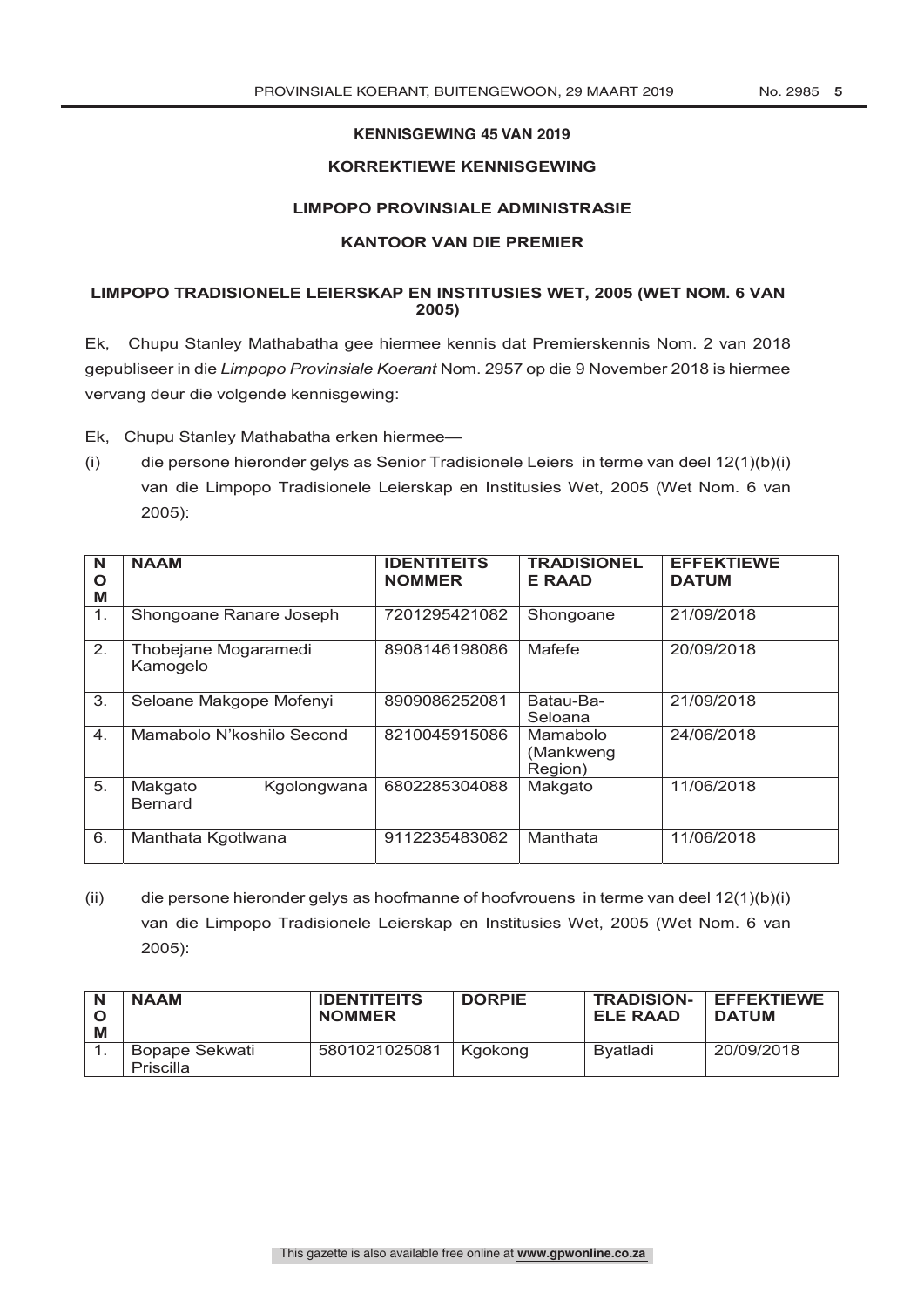| 2.               | Phahlamohlaka Maoto<br>William    | 4909245542087 | Lobethal                     | Phaahla               | 26/09/2018 |
|------------------|-----------------------------------|---------------|------------------------------|-----------------------|------------|
| 3.               | Mphahlele<br>Mogalajane Tiny Ephr | 5511105329081 | Dithabaneng A                | Mphahlele             | 26/09/2018 |
| 4.               | Mankwana Makgapi<br>Jan           | 4210155314082 | Mogorwane                    | Pedi-<br>Mamone       | 26/09/2018 |
| 5.               | Mojela Phuti<br>Lawrence          | 6704055433081 | Segole No. 1<br>(Zeekoiegat) | <b>Bakone</b>         | 26/09/2018 |
| 6.               | Kgopana Vhulahani<br>Prescilla    | 7005240301087 | Makushu                      | Mphephu               | 26/09/2018 |
| $\overline{7}$ . | Makhuvha Thiambiwi<br>Eric        | 6707075180087 | Hamakhuva                    | Tshivhase             | 26/09/2018 |
| 8.               | Lekalakala<br>Matsobane Stanford  | 6601075271089 | Lekalakala A                 | Lekalakala            | 26/09/2018 |
| 9.               | Makwala Mohale Elvis              | 6002105391080 | Mabosana                     | Modjadji              | 26/09/2018 |
| 10               | Dumazi Judas<br>Mikhacani         | 5210315437087 | Dumazi                       | Shiviti               | 26/09/2018 |
| 11               | Selala Mohlabane<br>Simon         | 4702225231080 | Tweefontein                  | Pedi-<br>Mamone       | 26/09/2018 |
| 12               | Monye Mpshe<br>Lazarus            | 6812115531081 | Kanaan                       | Marota-<br>Mohlaletse | 26/09/2018 |
| 13               | Moretsele Mohube<br>Enos          | 6904035987087 | Ga-Moretsele                 | Marota-<br>Mohlaletse | 26/09/2018 |
| 14               | Thokoane Jan Mabilo               | 3007215201080 | Roodepoort                   | Pedi-<br>Mamone       | 26/09/2018 |
| 15               | Moraba Motentasoane<br>Ephraim    | 5206075232080 | Ga-Moraba<br>(Morgenzon)     | Marota-<br>Mohlaletse | 26/09/2018 |
| 16               | Moloto Sekape<br><b>Meyers</b>    | 4801135576087 | Sehunyane                    | Marota-<br>Mohlaletse | 26/09/2018 |
| 17               | Selala Phafana John               | 6002025452087 | Riverside                    | Pedi-<br>Mamone       | 26/09/2018 |
| 18               | Chabalala Master                  | 8711165732086 | <b>Muswane</b>               | Mulamula              | 26/09/2018 |
| 19               | Mabila Zwovhonala                 | 9307215580085 | Matatani                     | Tshikunda-<br>malema  | 26/09/2018 |

# **GEDATEER TE POLOKWANE OP HIERDIE 19/02/ 2019**

**\_\_\_\_\_\_\_\_\_\_\_\_\_\_\_\_\_\_\_\_\_\_\_\_\_\_\_\_\_\_\_ CHUPU STANLEY MATHABATHA PREMIER: LIMPOPO**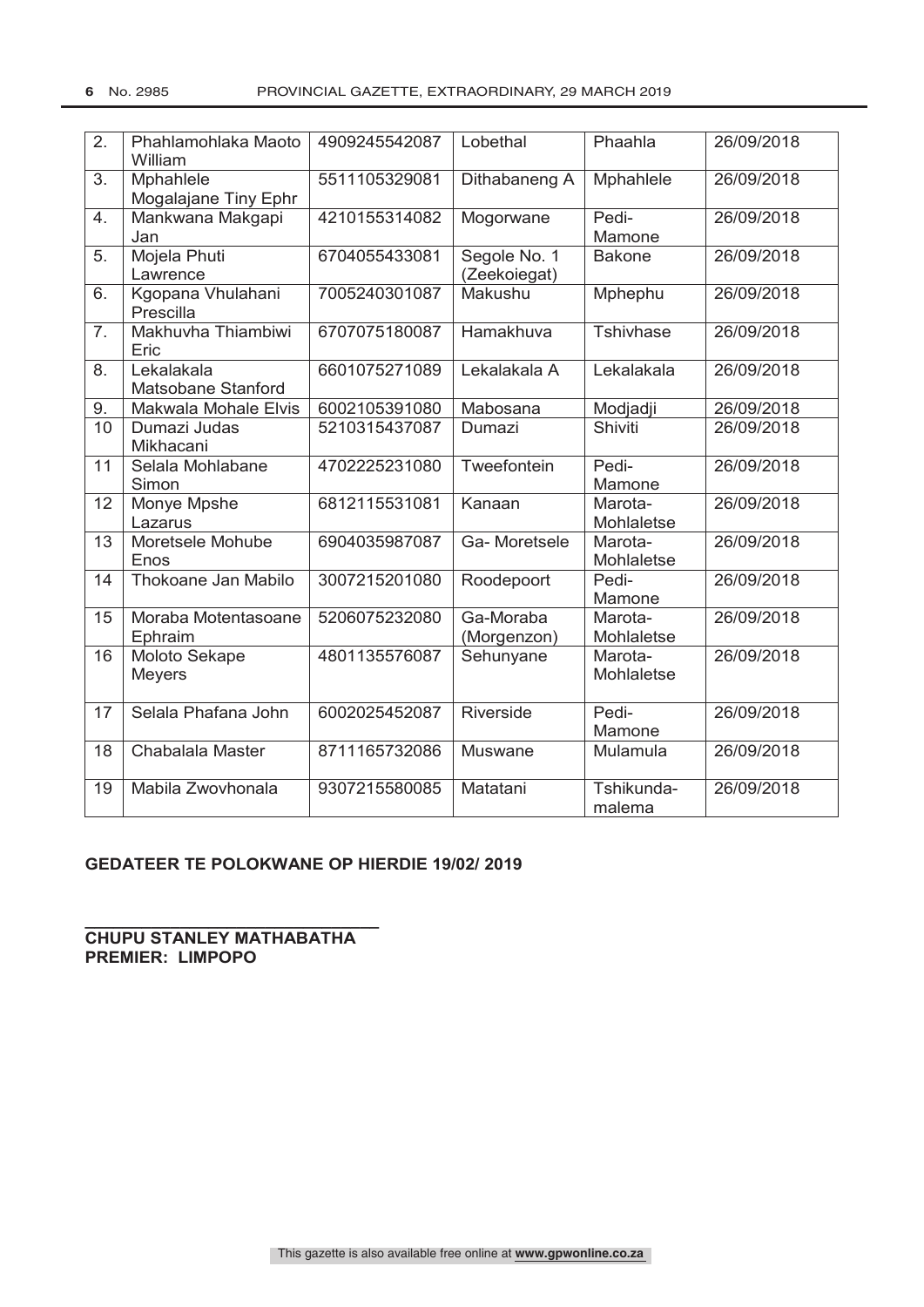# **TSEBIŠO YA DIPHOŠOLLO**

# **TAOLO YA PROFENSE YA LIMPOPO**

# **OFISI YA TONAKGOLO**

# **MOLAO WA 2005, WA BOETAPELE LE DIHLONGWA TŠA SETŠO WA LIMPOPO, (MOLAO WA BO- 6 WA 2005)**

Nna, Chupu Stanley Mathabatha mo ke fa tsebišo ya gore Tsebišo ya bo-2 ya Tonakgolo ya 2018 yeo e phatlaladitšwego ka gare ga *Kuranta ya Mmušo wa Profense ya Limpopo* ya bo-2957 ka la 9 Nofemere 2018 mo e emelwa legato ke tsebišo yeo e latelago:

Nna, Chupu Stanley Mathabatha mo—

(iii) ke tsebiša batho ba ka mo fase bjalo ka Dikgoši go ya ka karolo ya 12(1)(b)(i) ya Molao wa 2005, wa Boetapele le Dihlongwa tša Setšo wa Limpopo (Molao wa bo-6 wa 2005):

| <b>NO</b><br><b>MO</b><br><b>RO</b> | <b>LEINA</b>                     | YA<br><b>NOMORO</b><br><b>BOITSEBIŠO</b> | <b>KGORO</b>                     | <b>LETŠATŠIK</b><br><b>GWEDI LA</b><br><b>GO THOMA</b><br><b>GO ŠOMA</b> |
|-------------------------------------|----------------------------------|------------------------------------------|----------------------------------|--------------------------------------------------------------------------|
| $\mathbf 1$ .                       | Shongoane Ranare Joseph          | 7201295421082                            | Shongoane                        | 21/09/2018                                                               |
| 2.                                  | Thobejane Mogaramedi<br>Kamogelo | 8908146198086                            | Mafefe                           | 20/09/2018                                                               |
| 3.                                  | Seloane Makgope Mofenyi          | 8909086252081                            | Batau-Ba- Seloana                | 21/09/2018                                                               |
| 4.                                  | Mamabolo N'koshilo Second        | 8210045915086                            | Mamabolo<br>(Mankweng<br>Region) | 24/06/2018                                                               |
| 5.                                  | Makgato Kgolongwana Bernard      | 6802285304088                            | Makgato                          | 11/06/2018                                                               |
| 6.                                  | Manthata Kgotlwana               | 9112235483082                            | Manthata                         | 11/06/2018                                                               |

(iv) ke tsebiša batho ba ba mo fase bjalo ka dintona go ya ka karolo ya 12(1)(b)(i) ya Molao wa 2005, wa Boetapele le Dihlongwa tša Setšo wa Limpopo (Molao wa bo-6 wa 2005):

| <b>NO</b><br><b>MO</b><br><b>RO</b> | <b>LEINA</b>                                | <b>NOMORO</b><br>YA<br><b>BOITSEBIŠO</b> | <b>MOTSE</b>  | <b>KGORO</b>    | <b>LETŠATŠIK</b><br><b>GWEDI LA</b><br><b>GO THOMA</b><br><b>GO ŠOMA</b> |
|-------------------------------------|---------------------------------------------|------------------------------------------|---------------|-----------------|--------------------------------------------------------------------------|
| $\mathbf{1}$ .                      | Bopape Sekwati<br><b>Priscilla</b>          | 5801021025081                            | Kgokong       | <b>Byatladi</b> | 20/09/2018                                                               |
| 2.                                  | Phahlamohlaka<br>Maoto William              | 4909245542087                            | Lobethal      | Phaahla         | 26/09/2018                                                               |
| 3.                                  | <b>Mphahlele</b><br>Mogalajane Tiny<br>Ephr | 5511105329081                            | Dithabaneng A | Mphahlele       | 26/09/2018                                                               |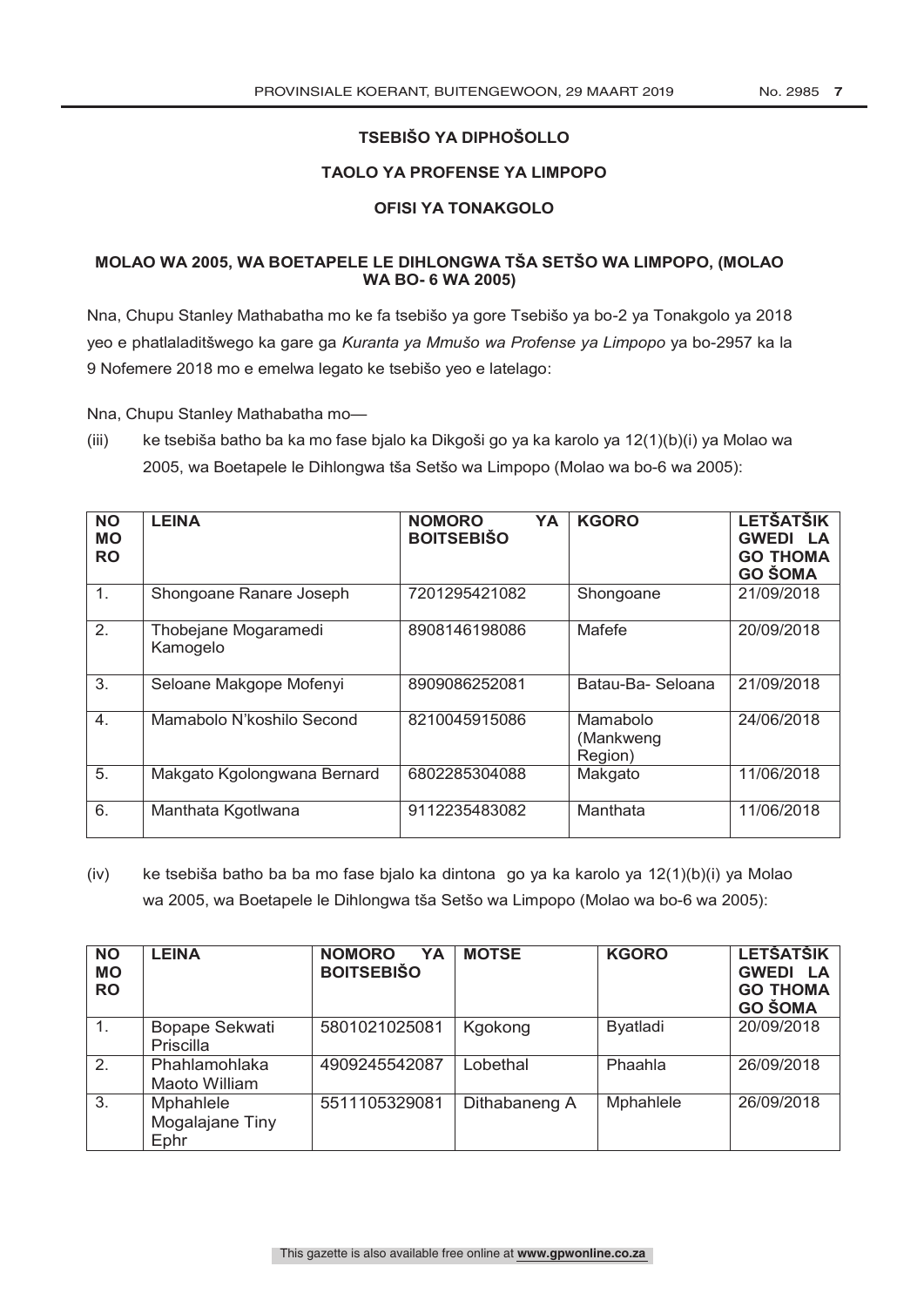| $\overline{4}$ . | Mankwana Makgapi<br>Jan             | 4210155314082 | Mogorwane                    | Pedi-Mamone           | 26/09/2018 |
|------------------|-------------------------------------|---------------|------------------------------|-----------------------|------------|
| 5.               | Mojela Phuti<br>Lawrence            | 6704055433081 | Segole No. 1<br>(Zeekoiegat) | <b>Bakone</b>         | 26/09/2018 |
| 6.               | Kgopana Vhulahani<br>Prescilla      | 7005240301087 | Makushu                      | Mphephu               | 26/09/2018 |
| 7.               | Makhuvha<br><b>Thiambiwi Eric</b>   | 6707075180087 | Hamakhuva                    | <b>Tshivhase</b>      | 26/09/2018 |
| 8.               | Lekalakala<br>Matsobane<br>Stanford | 6601075271089 | Lekalakala A                 | Lekalakala            | 26/09/2018 |
| 9.               | Makwala Mohale<br><b>Elvis</b>      | 6002105391080 | Mabosana                     | Modjadji              | 26/09/2018 |
| 10               | Dumazi Judas<br>Mikhacani           | 5210315437087 | Dumazi                       | Shiviti               | 26/09/2018 |
| $\overline{11}$  | Selala Mohlabane<br>Simon           | 4702225231080 | Tweefontein                  | Pedi-Mamone           | 26/09/2018 |
| $\overline{12}$  | Monye Mpshe<br>Lazarus              | 6812115531081 | Kanaan                       | Marota-<br>Mohlaletse | 26/09/2018 |
| $\overline{13}$  | Moretsele Mohube<br>Enos            | 6904035987087 | Ga-Moretsele                 | Marota-<br>Mohlaletse | 26/09/2018 |
| 14               | Thokoane<br>Jan<br>Mabilo           | 3007215201080 | Roodepoort                   | Pedi-Mamone           | 26/09/2018 |
| 15               | Moraba<br>Motentasoane<br>Ephraim   | 5206075232080 | Ga-Moraba<br>(Morgenzon)     | Marota-<br>Mohlaletse | 26/09/2018 |
| 16               | Moloto Sekape<br><b>Meyers</b>      | 4801135576087 | Sehunyane                    | Marota-<br>Mohlaletse | 26/09/2018 |
| 17               | Selala<br>Phafana<br>John           | 6002025452087 | Riverside                    | Pedi-Mamone           | 26/09/2018 |
| 18               | Chabalala Master                    | 8711165732086 | <b>Muswane</b>               | Mulamula              | 26/09/2018 |
| 19               | Mabila Zwovhonala                   | 9307215580085 | Matatani                     | Tshikunda-<br>malema  | 26/09/2018 |

# **E SAENNWE KA LETŠATŠIKGWEDI LA 19 / 02 / 2019 GO LA POLOKWANE.**

**CHUPU STANLEY MATHABATHA TONAKGOLO: LIMPOPO** 

**\_\_\_\_\_\_\_\_\_\_\_\_\_\_\_\_\_\_\_\_\_\_\_\_\_\_\_\_\_\_\_**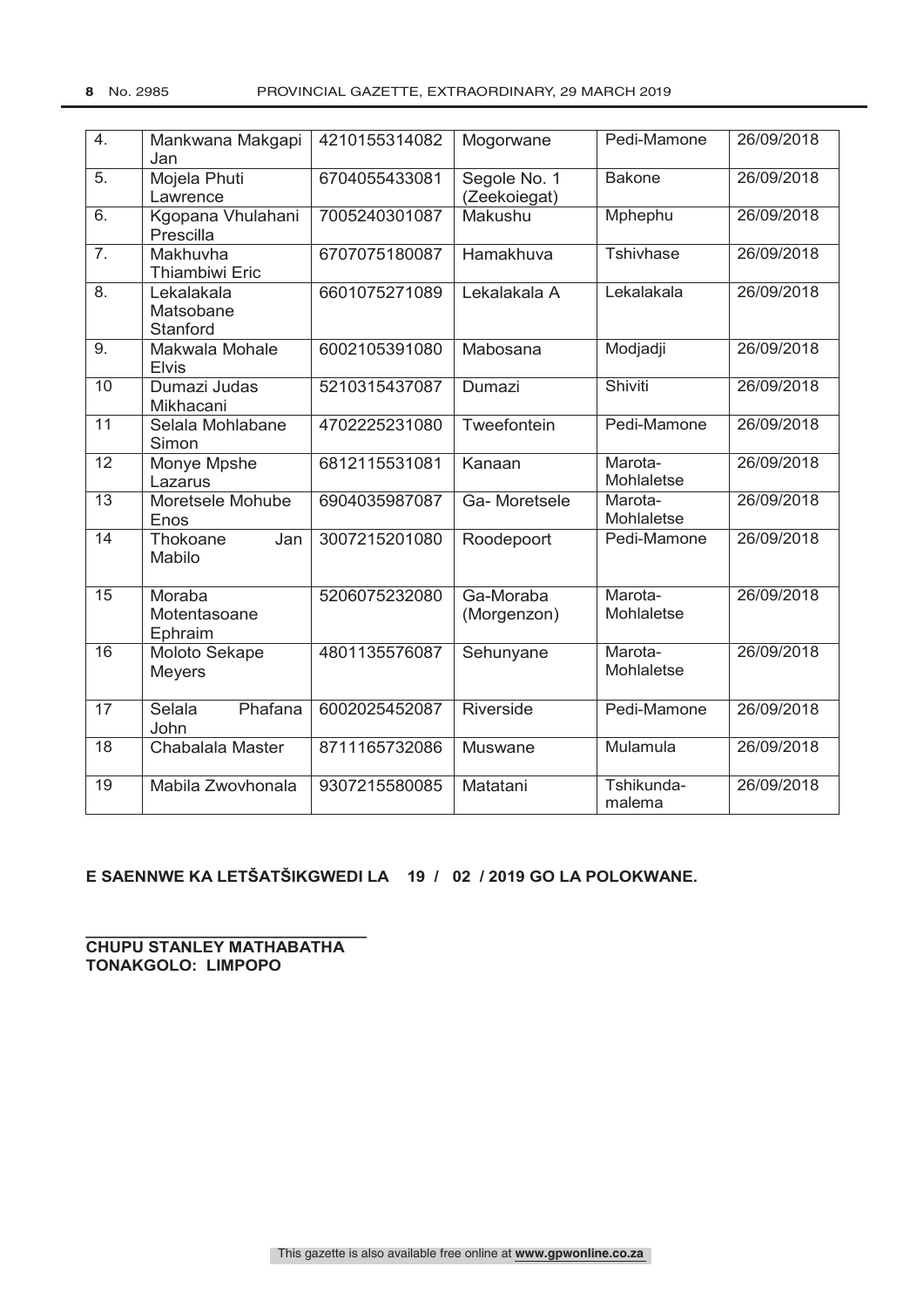# **NḒIVHADZO YA NDULAMISO**

# **NDAULO YA VUNDU ḼA LIMPOPO**

# **OFISI YA MULANGAVUNDU**

# **MULAYO WA 2005 WA VHURANGAPHANḒA NA ZWIIMISWA ZWA SIALALA WA LIMPOPO, (MULAYO WA NOMBORO YA 6 WA 2005)**

Nne, Chupu Stanley Mathabatha ndi khou divhadza uri Ndivhadzo ya Mulangavundu ya No. 2 ya 2018 ye ya ganḓiswa kha *Gurannḓa ya Muvhuso ya Vundu ḽa Limpopo* ya No. 2957 nga ḽa 9 ḽa Lara 2018 i khou imelwa nga i tevhelaho:

Nne, Chupu Stanley Mathabatha ndi khou-

(i) ḓivhadza vhathu vha tevhelaho sa Mahosi u ya nga khethekanyo ya 12(1)(b)(i) ya Mulayo wa 2005 wa Vhurangaphanḍa na Zwiimiswa zwa Sialala wa Limpopo (Mulayo wa Nomboro ya 6 wa 2005):

| <b>NO</b> | <b>DZINA</b>                  | <b>NOMBORO</b><br>YA<br><b>VHUNE</b> | <b>KHORO</b><br><b>YA</b><br><b>SIALALA</b> | <b>DATUMU YA</b><br><b>U THOMA</b> |
|-----------|-------------------------------|--------------------------------------|---------------------------------------------|------------------------------------|
| 1.        | Shongoane Ranare Joseph       | 7201295421082                        | Shongoane                                   | 21/09/2018                         |
| 2.        | Thobejane Mogaramedi Kamogelo | 8908146198086                        | Mafefe                                      | 20/09/2018                         |
| 3.        | Seloane Makgope Mofenyi       | 8909086252081                        | Batau-Ba-<br>Seloana                        | 21/09/2018                         |
| 4.        | Mamabolo N'koshilo Second     | 8210045915086                        | Mamabolo<br>(Mankweng<br>Region)            | 24/06/2018                         |
| 5.        | Makgato Kgolongwana Bernard   | 6802285304088                        | Makgato                                     | 11/06/2018                         |
| 6.        | Manthata Kgotlwana            | 9112235483082                        | Manthata                                    | 11/06/2018                         |

(ii) ḓivhadza vhathu vha tevhelaho sa magota u ya nga khethekanyo ya 12(1)(b)(i) ya Mulayo wa 2005 wa Vhurangaphanda na Zwiimiswa zwa Sialala wa Limpopo (Mulayo wa Nomboro ya 6 wa 2005):

| <b>NO</b> | <b>DZINA</b>         | <b>NOMBORO</b><br><b>YA</b><br><b>VHUNE</b> | <b>MUVHUNDU</b> | <b>KHORO</b><br>YA<br><b>SIALALA</b> | <b>DATUMU</b><br>YA<br>U   |
|-----------|----------------------|---------------------------------------------|-----------------|--------------------------------------|----------------------------|
| 1.        | Bopape Sekwati       | 5801021025081                               | Kgokong         | <b>Byatladi</b>                      | <b>THOMA</b><br>20/09/2018 |
|           | Priscilla            |                                             |                 |                                      |                            |
| 2.        | Phahlamohlaka        | 4909245542087                               | Lobethal        | Phaahla                              | 26/09/2018                 |
|           | Maoto William        |                                             |                 |                                      |                            |
| 3.        | <b>Mphahlele</b>     | 5511105329081                               | Dithabaneng A   | Mphahlele                            | 26/09/2018                 |
|           | Mogalajane Tiny Ephr |                                             |                 |                                      |                            |
| 4.        | Mankwana Makgapi     | 4210155314082                               | Mogorwane       | Pedi-Mamone                          | 26/09/2018                 |
|           | Jan                  |                                             |                 |                                      |                            |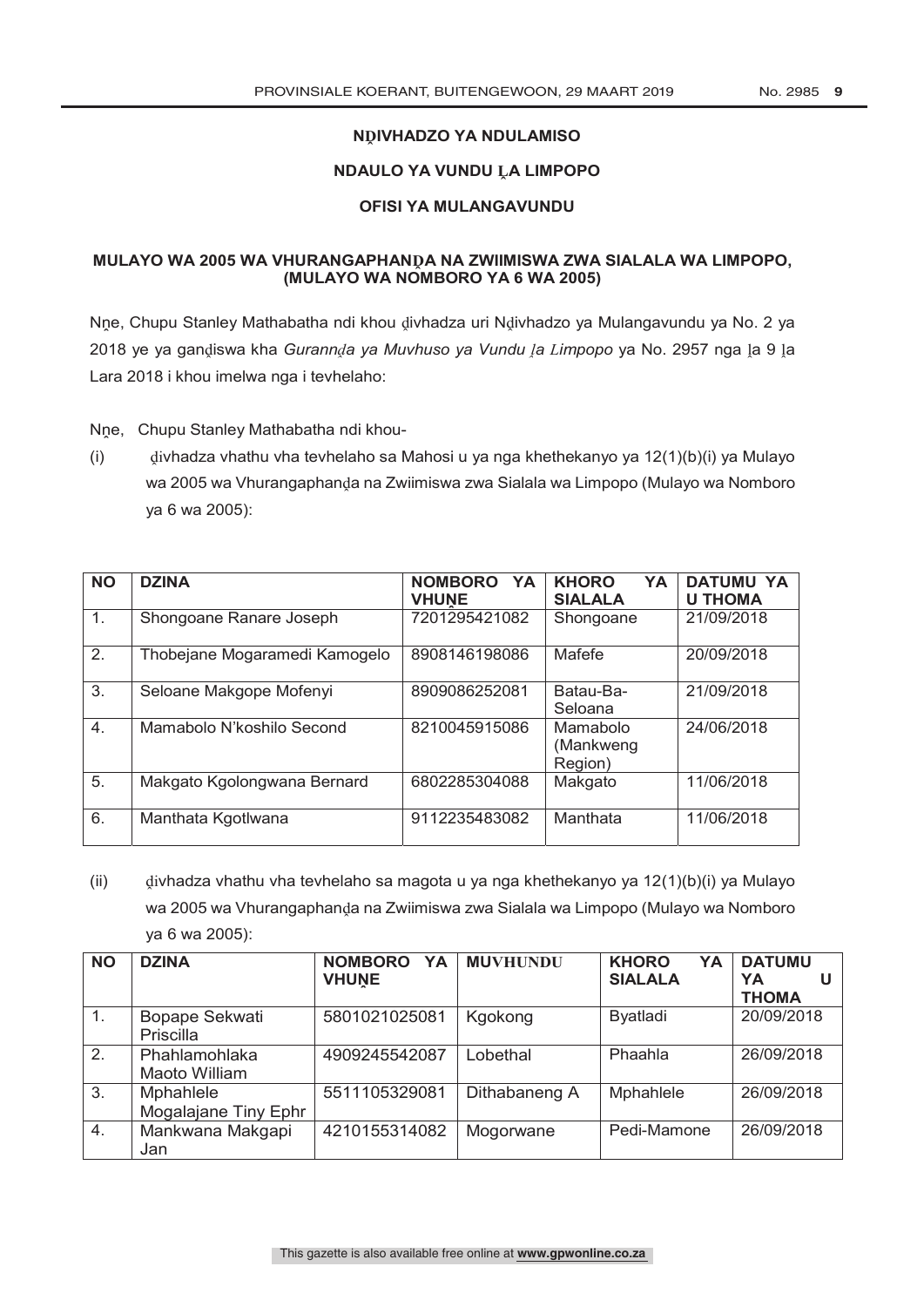| 5.               | Mojela Phuti<br>Lawrence          | 6704055433081 | Segole No. 1<br>(Zeekoiegat) | <b>Bakone</b>         | 26/09/2018 |
|------------------|-----------------------------------|---------------|------------------------------|-----------------------|------------|
| 6.               | Kgopana Vhulahani<br>Prescilla    | 7005240301087 | Makushu                      | Mphephu               | 26/09/2018 |
| $\overline{7}$ . | Makhuvha Thiambiwi<br>Eric        | 6707075180087 | Hamakhuva                    | Tshivhase             | 26/09/2018 |
| 8.               | Lekalakala<br>Matsobane Stanford  | 6601075271089 | Lekalakala A                 | Lekalakala            | 26/09/2018 |
| 9.               | Makwala Mohale<br><b>Elvis</b>    | 6002105391080 | Mabosana                     | Modjadji              | 26/09/2018 |
| 10               | Dumazi Judas<br>Mikhacani         | 5210315437087 | Dumazi                       | Shiviti               | 26/09/2018 |
| $\overline{11}$  | Selala Mohlabane<br>Simon         | 4702225231080 | Tweefontein                  | Pedi-Mamone           | 26/09/2018 |
| 12               | Monye Mpshe<br>Lazarus            | 6812115531081 | Kanaan                       | Marota-<br>Mohlaletse | 26/09/2018 |
| 13               | Moretsele Mohube<br>Enos          | 6904035987087 | Ga-Moretsele                 | Marota-<br>Mohlaletse | 26/09/2018 |
| 14               | Thokoane Jan Mabilo               | 3007215201080 | Roodepoort                   | Pedi-Mamone           | 26/09/2018 |
| $\overline{15}$  | Moraba<br>Motentasoane<br>Ephraim | 5206075232080 | Ga-Moraba<br>(Morgenzon)     | Marota-<br>Mohlaletse | 26/09/2018 |
| 16               | Moloto Sekape<br><b>Meyers</b>    | 4801135576087 | Sehunyane                    | Marota-<br>Mohlaletse | 26/09/2018 |
| 17               | Selala Phafana John               | 6002025452087 | Riverside                    | Pedi-Mamone           | 26/09/2018 |
| $\overline{18}$  | Chabalala Master                  | 8711165732086 | <b>Muswane</b>               | Mulamula              | 26/09/2018 |
| 19               | Mabila Zwovhonala                 | 9307215580085 | Matatani                     | Tshikunda-<br>malema  | 26/09/2018 |

# **YO SAINWA POLOKWANE NGA ḼA 19/ 02 / 2019.**

**\_\_\_\_\_\_\_\_\_\_\_\_\_\_\_\_\_\_\_\_\_\_\_\_\_\_\_\_\_\_\_ CHUPU STANLEY MATHABATHA MULANGAVUNDU: LIMPOPO**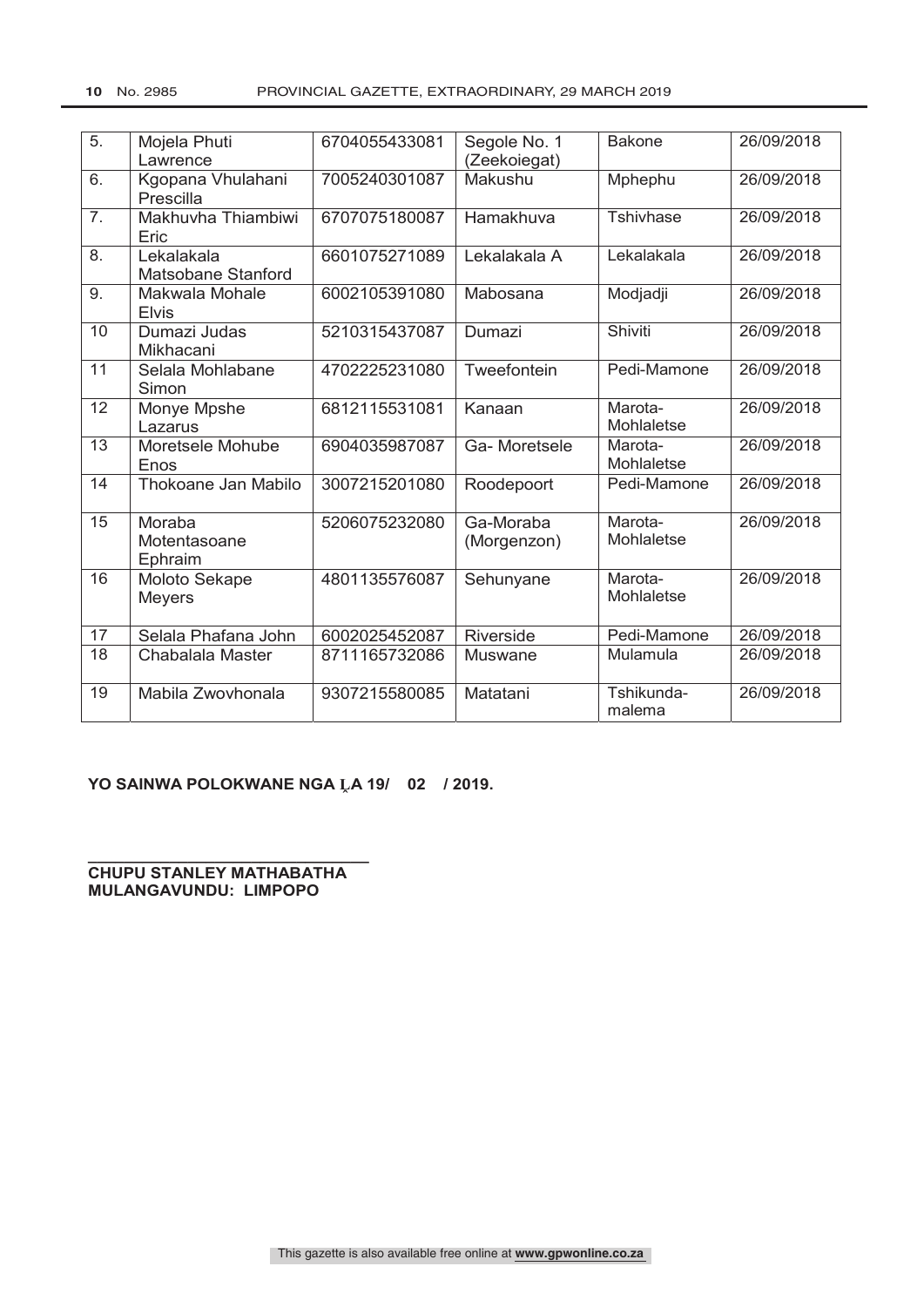# **XITIVISO XA NDZULAMISO**

#### **MAFAMBISELO YA XIFUNDZANKULU XA LIMPOPO**

## **HOFISI YA HOLOBYENKULU**

# **NAWU WA 2005 WA VURHANGERI NA MIHLANGANO YA SWA NDHAVUKO WA LIMPOPO, (NAWU WA 6 WA 2005)**

Mina, Chupu Stanley Mathabatha ndzi laha ku tivisa leswaku Xitiviso xa Holobyenkulu xa2 xa 2018 lexi nga tivisiwa eka *Gazette ya Xifundzankulu xa Limpopo Nomboro ya* 2957 hi ti 9 Hukuri 2018 xi siviwe hi xitiviso lexi landzelaka:

Mina, Chupu Stanley Mathabatha ndzi laha ku—

(v) Tekela enhlokweni vanhu lava landzelaka laha hansi tanihi Varhangeri va Ndhavuko Lavakulu ku ya hi xiyenge xa 12(1)(b)(i) xa Nawu wa 2005 wa Vurhangeri na Mihlangano ya swa Ndhavuko wa Limpopo, (Nawu wa 6 wa 2005):

| N<br>O           | <b>VITO</b>                   | NOMBORO YA<br><b>PASI</b> | <b>YA</b><br><b>HUVO</b><br><b>NDHAVUKO</b> | <b>SIKU</b><br><b>RO</b><br><b>SUNGULA</b> |
|------------------|-------------------------------|---------------------------|---------------------------------------------|--------------------------------------------|
| 1.               | Shongoane Ranare Joseph       | 7201295421082             | Shongoane                                   | 21/09/2018                                 |
| 2.               | Thobejane Mogaramedi Kamogelo | 8908146198086             | Mafefe                                      | 20/09/2018                                 |
| 3.               | Seloane Makgope Mofenyi       | 8909086252081             | Batau-Ba-<br>Seloana                        | 21/09/2018                                 |
| $\overline{4}$ . | Mamabolo N'koshilo Second     | 8210045915086             | Mamabolo<br>(Mankweng<br>Region)            | 24/06/2018                                 |
| 5.               | Makgato Kgolongwana Bernard   | 6802285304088             | Makgato                                     | 11/06/2018                                 |
| 6.               | Manthata Kgotlwana            | 9112235483082             | Manthata                                    | 11/06/2018                                 |

(vi) Tekela enhlokweni vanhu lava landzelaka laha hansi tanihi tindhuna ta xisati na tindhuna ta xinuna ku ya hi xiyenge xa 12(1)(b)(i) xa Nawu wa 2005 wa Vurhangeri na Mihlangano ya swa Ndhavuko wa Limpopo, (Nawu wa 6 wa 2005):

| N<br>$\Omega$ | <b>VITO</b>                       | <b>NOMBORO</b><br><b>YA</b><br><b>PASI</b> | <b>MUGANGA</b>   | <b>HUVO YA</b><br><b>NDHAVUK</b><br>O | <b>SIKU</b><br><b>RO</b><br><b>SUNGULA</b> |
|---------------|-----------------------------------|--------------------------------------------|------------------|---------------------------------------|--------------------------------------------|
| 1.            | Bopape Sekwati<br>Priscilla       | 5801021025081                              | Kgokong          | <b>Byatladi</b>                       | 20/09/2018                                 |
| 2.            | Phahlamohlaka Maoto<br>William    | 4909245542087                              | Lobethal         | Phaahla                               | 26/09/2018                                 |
| 3.            | Mphahlele<br>Mogalajane Tiny Ephr | 5511105329081                              | Dithabaneng<br>A | Mphahlele                             | 26/09/2018                                 |
| 4.            | Mankwana Makgapi<br>Jan           | 4210155314082                              | Mogorwane        | Pedi-<br>Mamone                       | 26/09/2018                                 |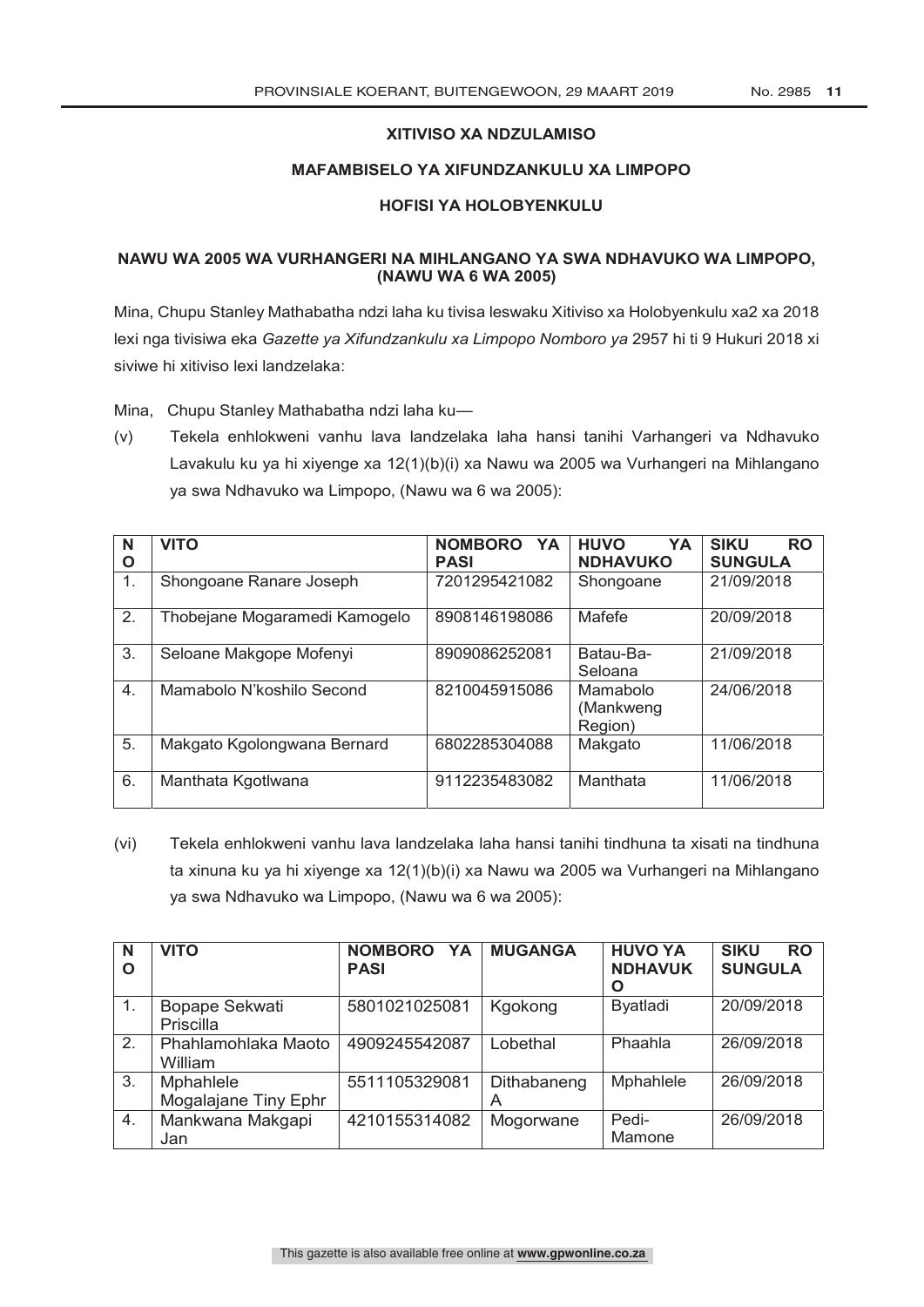| 5.               | Mojela Phuti<br>Lawrence         | 6704055433081 | Segole No. 1             | <b>Bakone</b>         | 26/09/2018 |
|------------------|----------------------------------|---------------|--------------------------|-----------------------|------------|
|                  |                                  |               | (Zeekoiegat)             |                       |            |
| 6.               | Kgopana Vhulahani<br>Prescilla   | 7005240301087 | Makushu                  | Mphephu               | 26/09/2018 |
| $\overline{7}$ . | Makhuvha Thiambiwi<br>Eric       | 6707075180087 | Hamakhuva                | <b>Tshivhase</b>      | 26/09/2018 |
| 8.               | Lekalakala<br>Matsobane Stanford | 6601075271089 | Lekalakala A             | Lekalakala            | 26/09/2018 |
| 9.               | Makwala Mohale Elvis             | 6002105391080 | Mabosana                 | Modjadji              | 26/09/2018 |
| 10               | Dumazi Judas<br>Mikhacani        | 5210315437087 | Dumazi                   | Shiviti               | 26/09/2018 |
| 11               | Selala Mohlabane<br>Simon        | 4702225231080 | Tweefontein              | Pedi-<br>Mamone       | 26/09/2018 |
| 12               | Monye Mpshe<br>Lazarus           | 6812115531081 | Kanaan                   | Marota-<br>Mohlaletse | 26/09/2018 |
| 13               | Moretsele Mohube<br>Enos         | 6904035987087 | Ga-<br>Moretsele         | Marota-<br>Mohlaletse | 26/09/2018 |
| 14               | Thokoane Jan Mabilo              | 3007215201080 | Roodepoort               | Pedi-<br>Mamone       | 26/09/2018 |
| 15               | Moraba Motentasoane<br>Ephraim   | 5206075232080 | Ga-Moraba<br>(Morgenzon) | Marota-<br>Mohlaletse | 26/09/2018 |
| 16               | Moloto Sekape<br><b>Meyers</b>   | 4801135576087 | Sehunyane                | Marota-<br>Mohlaletse | 26/09/2018 |
| 17               | Selala Phafana John              | 6002025452087 | Riverside                | Pedi-<br>Mamone       | 26/09/2018 |
| 18               | Chabalala Master                 | 8711165732086 | Muswane                  | Mulamula              | 26/09/2018 |
| 19               | Mabila Zwovhonala                | 9307215580085 | Matatani                 | Tshikunda-<br>malema  | 26/09/2018 |

# **XI SIKUHATIWILE ePOLOKWANE HI TI 19 / 02 / 2019.**

**\_\_\_\_\_\_\_\_\_\_\_\_\_\_\_\_\_\_\_\_\_\_\_\_\_\_\_\_\_\_\_ CHUPU STANLEY MATHABATHA HOLOBYENKULU: LIMPOPO**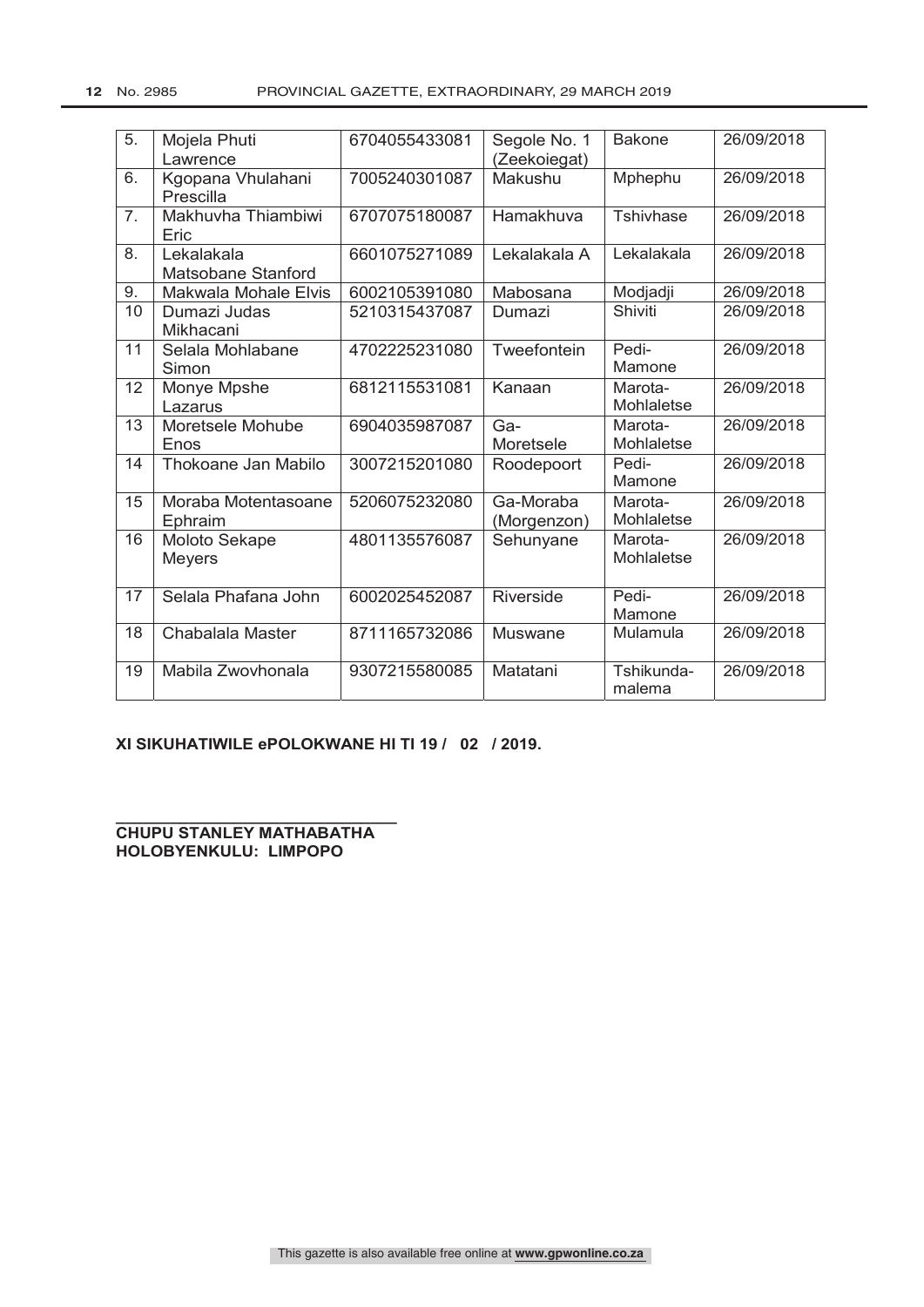# **ISAZISO SOKULUNGISA**

# **UKUPHATHWA KWESIFUNDA SELIMPOPO**

## **I-OFISI KANDUNAKULU**

# **UMTHETHO WEE-2005 WOBURHOLI NEMINYANGO YENDABUKO YELIMPOPO (UMTHETHO WE-6 WEE-2005)**

Mina, Chupu Stanley Mathabatha ngithanda ukumemezela bona isaziso sesi-2 sakaNdunakulu see-2018 esigadangiswe *eGazedeni* yee-2957 yangezi-9 zakaSinyikhaba 2018 sijanyiselelwa esazisweni esilandelako:

Mina, Chupu Stanley Mathabatha ngithanda -

(vii) ukumemezela amagama wamalunga alandelako njengabaRholi abaKhulu benDabuko ngokwesigaba 12(1)(b)(i) somThetho wee-2005 wobuRholi nemiNyango yenDabuko yeLimpopo, (UmThetho we-6 wee-2005):

| N<br>Ο | <b>IGAMA</b>                  | <b>INOMBORO</b><br><b>KAMAZISI</b> | <b>UMKHANDLU</b><br><b>WESINTU</b> | <b>ILANGA</b><br><b>LOKUSUNG</b><br><b>ULA</b> |
|--------|-------------------------------|------------------------------------|------------------------------------|------------------------------------------------|
| 1.     | Shongoane Ranare Joseph       | 7201295421082                      | Shongoane                          | 21/09/2018                                     |
| 2.     | Thobejane Mogaramedi Kamogelo | 8908146198086                      | Mafefe                             | 20/09/2018                                     |
| 3.     | Seloane Makgope Mofenyi       | 8909086252081                      | Batau-Ba-<br>Seloana               | 21/09/2018                                     |
| 4.     | Mamabolo N'koshilo Second     | 8210045915086                      | Mamabolo<br>(Mankweng<br>Region)   | 24/06/2018                                     |
| 5.     | Makgato Kgolongwana Bernard   | 6802285304088                      | Makgato                            | 11/06/2018                                     |
| 6.     | Manthata Kgotlwana            | 9112235483082                      | Manthata                           | 11/06/2018                                     |

(viii) ukumemezela abantu abalandelako njengabarholi bendabuko nofana abarholikazi bendabuko ngokwesigaba 12(1)(b)(i) somThetho wee-2005 wobuRholi nemiNyango yenDabuko yeLimpopo, (UmThetho we-6 wee-2005):

| N<br>$\mathbf O$ | <b>IGAMA</b>                             | <b>INOMBORO</b><br><b>KAMAZISI</b> | <b>INDAWO</b> | <b>UMKHANDLU</b><br><b>WESINTU</b> | <b>ILANGA</b><br><b>LOKUSUN</b><br><b>GULA</b> |
|------------------|------------------------------------------|------------------------------------|---------------|------------------------------------|------------------------------------------------|
|                  | Bopape Sekwati<br>Priscilla              | 5801021025081                      | Kgokong       | Byatladi                           | 20/09/2018                                     |
| 2.               | Phahlamohlaka Maoto<br>William           | 4909245542087                      | Lobethal      | Phaahla                            | 26/09/2018                                     |
| 3.               | <b>Mphahlele</b><br>Mogalajane Tiny Ephr | 5511105329081                      | Dithabaneng   | Mphahlele                          | 26/09/2018                                     |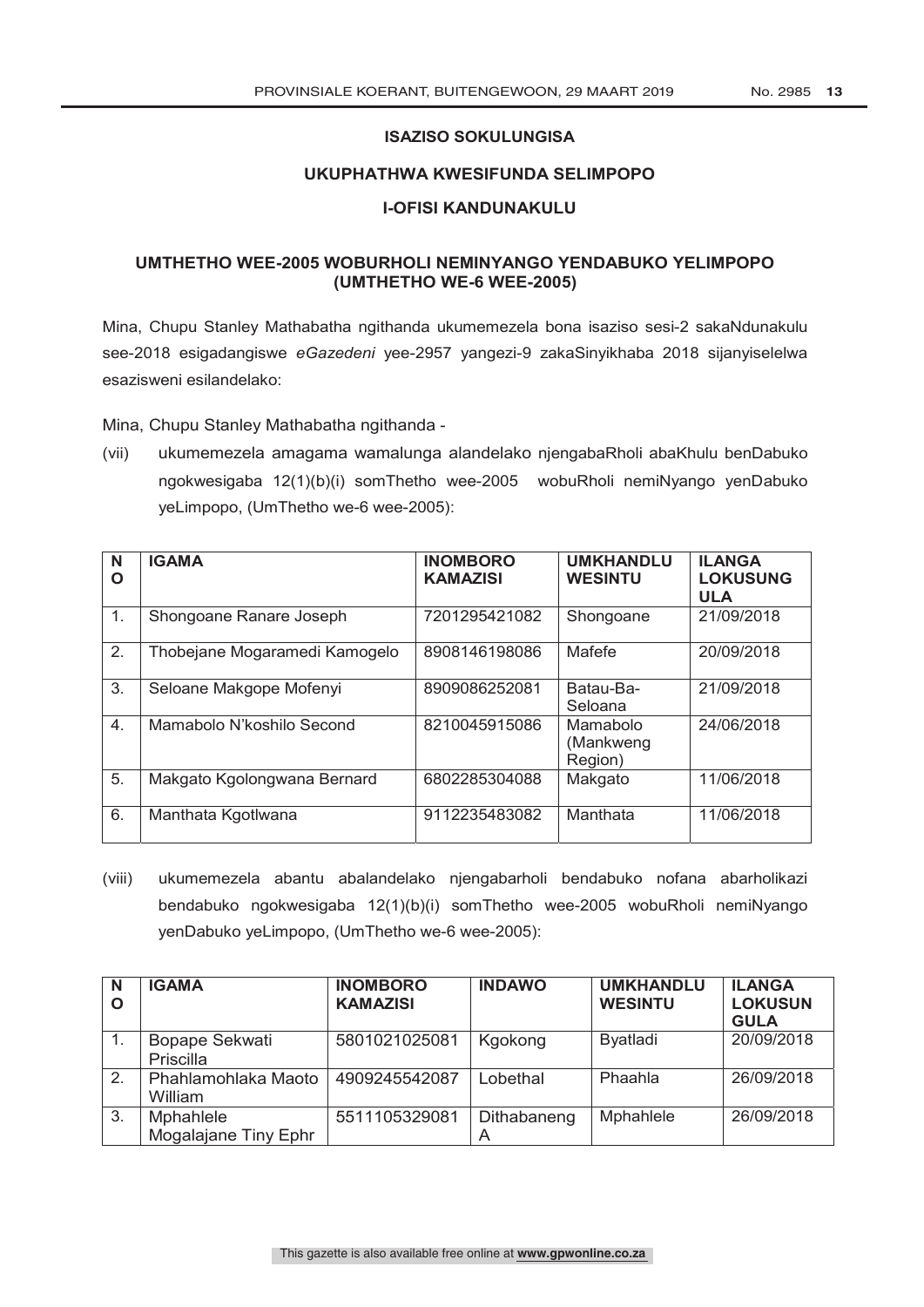| 4.             | Mankwana Makgapi     | 4210155314082 | Mogorwane    | Pedi-Mamone   | 26/09/2018 |
|----------------|----------------------|---------------|--------------|---------------|------------|
|                | Jan                  |               |              |               |            |
| 5.             | Mojela Phuti         | 6704055433081 | Segole No. 1 | <b>Bakone</b> | 26/09/2018 |
|                | Lawrence             |               | (Zeekoiegat) |               |            |
| 6.             | Kgopana Vhulahani    | 7005240301087 | Makushu      | Mphephu       | 26/09/2018 |
|                | Prescilla            |               |              |               |            |
| 7 <sub>1</sub> | Makhuvha Thiambiwi   | 6707075180087 | Hamakhuva    | Tshivhase     | 26/09/2018 |
|                | Eric                 |               |              |               |            |
| 8.             | Lekalakala           | 6601075271089 | Lekalakala A | Lekalakala    | 26/09/2018 |
|                | Matsobane Stanford   |               |              |               |            |
| 9.             | Makwala Mohale Elvis | 6002105391080 | Mabosana     | Modjadji      | 26/09/2018 |
| 10             | Dumazi Judas         | 5210315437087 | Dumazi       | Shiviti       | 26/09/2018 |
|                | Mikhacani            |               |              |               |            |
| 11             | Selala Mohlabane     | 4702225231080 | Tweefontein  | Pedi-Mamone   | 26/09/2018 |
|                | Simon                |               |              |               |            |
| 12             | Monye Mpshe          | 6812115531081 | Kanaan       | Marota-       | 26/09/2018 |
|                | Lazarus              |               |              | Mohlaletse    |            |
| 13             | Moretsele Mohube     | 6904035987087 | Ga-          | Marota-       | 26/09/2018 |
|                |                      |               |              | Mohlaletse    |            |
|                | Enos                 |               | Moretsele    |               |            |
| 14             | Thokoane Jan Mabilo  | 3007215201080 | Roodepoort   | Pedi-Mamone   | 26/09/2018 |
|                |                      |               |              |               |            |
| 15             | Moraba Motentasoane  | 5206075232080 | Ga-Moraba    | Marota-       | 26/09/2018 |
|                | Ephraim              |               | (Morgenzon)  | Mohlaletse    |            |
| 16             | Moloto Sekape        | 4801135576087 | Sehunyane    | Marota-       | 26/09/2018 |
|                | <b>Meyers</b>        |               |              | Mohlaletse    |            |
|                |                      |               |              |               |            |
| 17             | Selala Phafana John  | 6002025452087 | Riverside    | Pedi-Mamone   | 26/09/2018 |
| 18             | Chabalala Master     | 8711165732086 | Muswane      | Mulamula      | 26/09/2018 |
|                |                      |               |              |               |            |
| 19             | Mabila Zwovhonala    | 9307215580085 | Matatani     | Tshikunda-    | 26/09/2018 |
|                |                      |               |              | malema        |            |

#### **NGALELILANGA 19 / 02 / 2019.**

**CHUPU STANLEY MATHABATHA UNDUNAKULU: LIMPOPO**